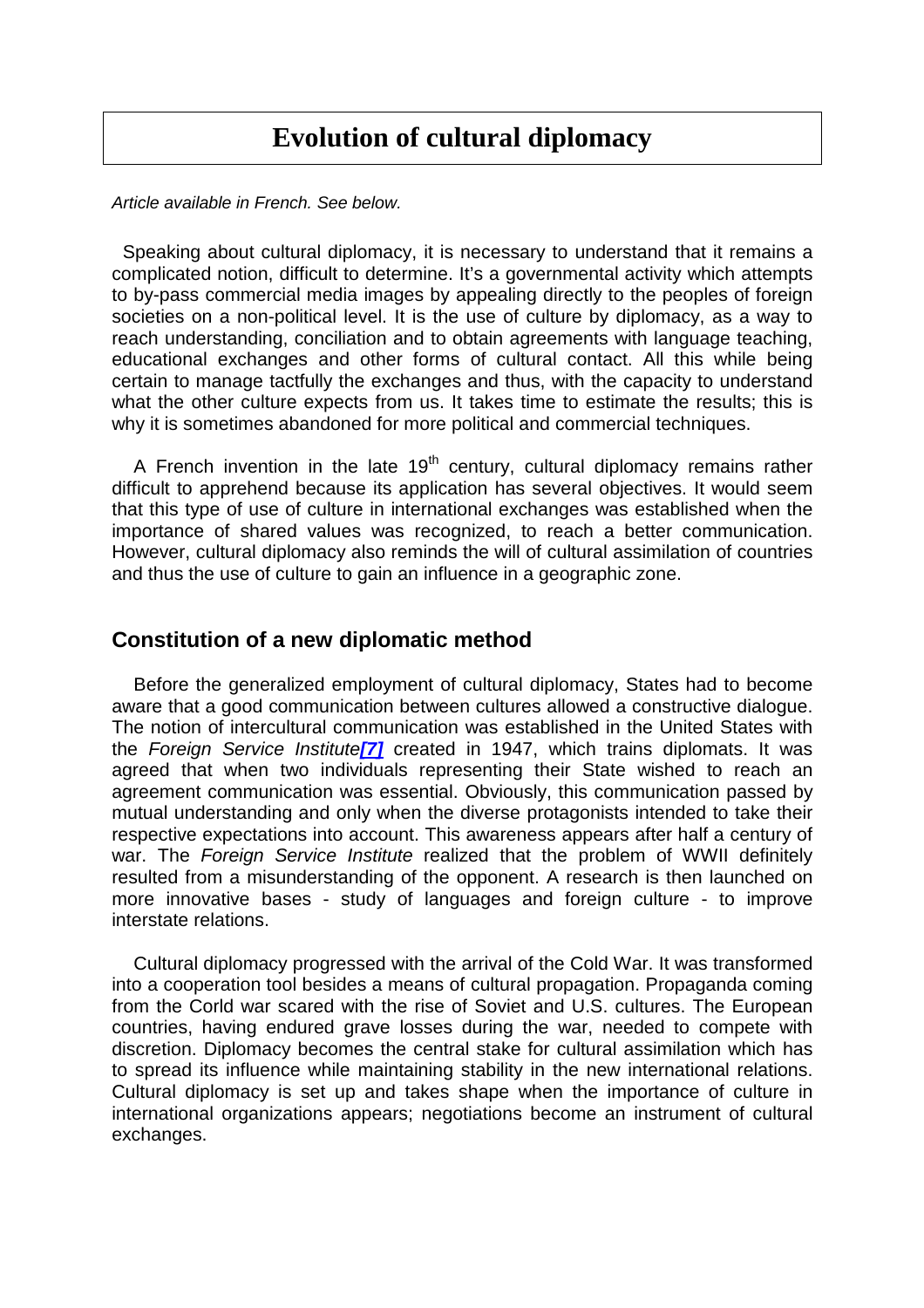France seems to have a privileged domain of cultural diplomacy due to the important budget supplied in the Quai d'Orsay, as well as the specific, selective and prestigious training which is offered to the future diplomats and the other actors of the cultural stake. From 1960s, the French cultural diplomacy takes its expansion. In 1995, the Head office of the cultural, scientific and technical relations<sup>[8]</sup> is the main instrument of this diplomatic field. It allows the diffusion of French through the Alliance française, proposes prestigious diplomatic posts, possesses cultural and social sciences institutes and participates in technical, linguistic, cultural and scientific cooperations all around the world. «The diplomacy of France also explains the ambition of our culture»[9]: this fact will be confirmed gradually with the transformation of cultural diplomacy as time goes by. At first, it was a tool of propaganda and cultural assimilation which allowed a penetration of a culture in the other States, thanks to governmental games. Afterward, it became the means of exchange and cooperation between cultures, to achieve a dialogue and receive as much as given.

Cultural diplomacy is a new approach of international relations, due to its more personal and more human action. By taking into account culture in the interstate dialogues, the diplomat hopes to move the audience and reaches the purposes he had settled. In the end, « multilateral diplomatic negotiations can remind us of the theatrical methods - the drama or the Vaudeville »[10].

#### **The components of cultural diplomacy**

For years, diplomats have tried hard to measure what determines the choices of States that act on international relations. This was made in a relevant way in the economic, political, strategic domains, but when it is a question of determining the more personal and deeper reasons, it seems that difficulties are appearing. Fine arts: exchange of artistic techniques between countries; music: non-linguistic communication, it is understood everywhere; literature: translation of great classics; cinema: movies become a tool of communication which spreads cultural realities; immigration: help incoming people to be integrated. All these domains are used by cultural diplomacy.

Culture in diplomacy possesses enormous influence possibilities, because it leans on more intimate bases and allows a more correct approach of a diplomat abroad. Knowing who is the other and explain to him whom we are, is the only way to use diplomacy successfully. We can put aside no way of influence when it is a question of evolving on the international scene. As any domain involving States, cultural diplomacy has three fields of action becoming interesting objectives for countries which use it in their foreign policy: political, economic and cultural domains.

First of all, politics is an easily discernible target of cultural diplomacy. Indeed, whatever both domains are dissociable, the first one uses the second for governmental objectives. To allow the conclusion of agreements cultural diplomacy can intervene successfully and reach the effect wished by the government.

Then, the same phenomenon applies in the economic field. Transactions concerning trades can be settled on the basis of cultural intervention. When a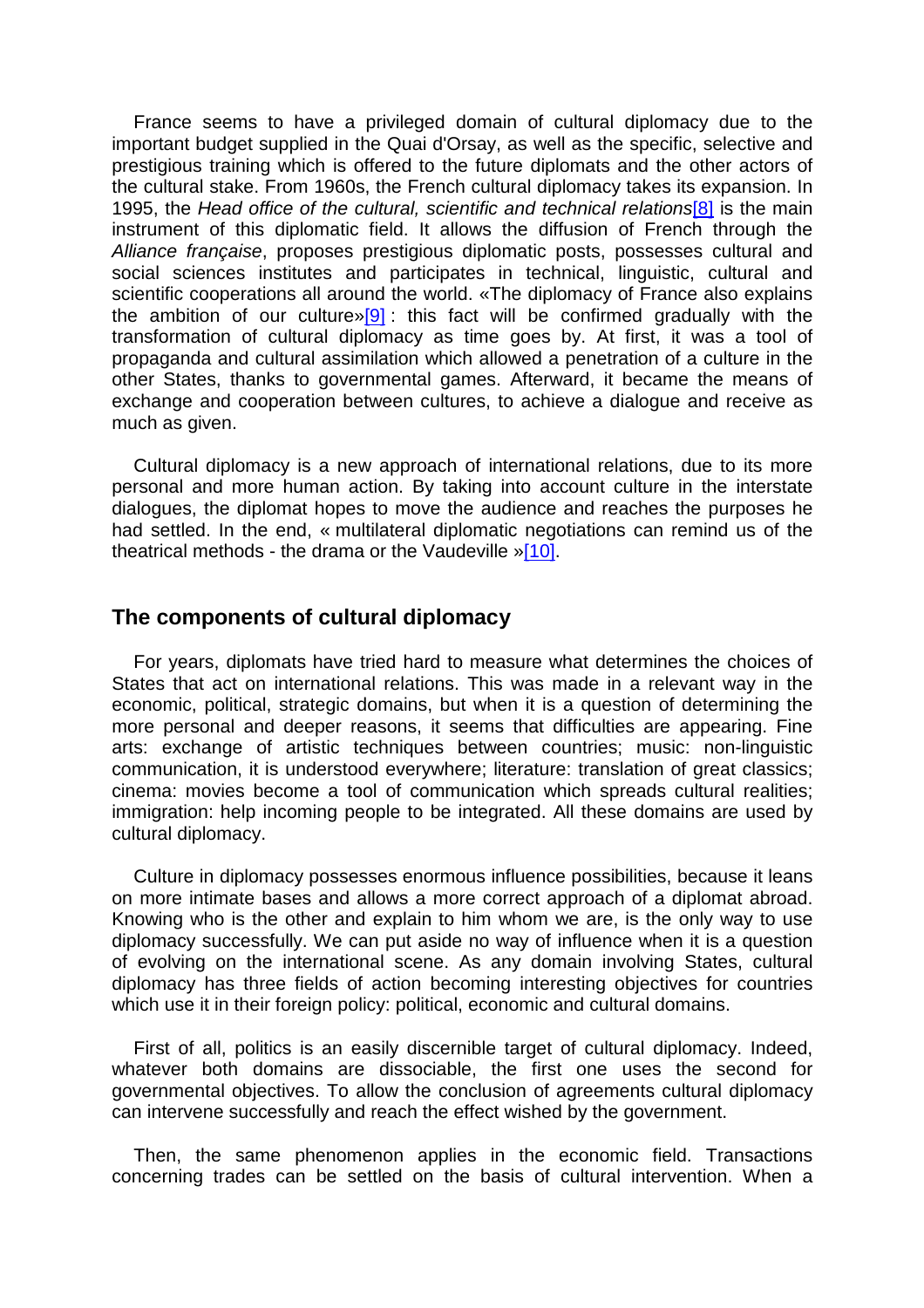negotiator goes in the country where he has to make an arrangement, he uses his capacity to introduce culture into the negotiations and improve the chances of success of the agreement. It is essential for every country to prosper financially and cultural diplomacy acts in a way that it can participate in the economy. « If it can be said of British imperialism that trade follows the flag, it can be said of French economic penetration in civilized countries that commerce follows French culture »[11]. Business is thus another essential point of cultural diplomacy. International students in the United States contribute up to 13 billion dollars per year to U.S economy; higher education in the U.S is the 5th largest service sector export. Other perspectives which can participate in the economic support exist through this cultural action abroad. Indeed, make their country appreciated by foreign societies, show their culture, introduce their differences and common points engage these societies to know more and especially to want to see by themselves the country of the culture they discovered. So, tourism became an economic earnings directly acquired by this positive cultural assimilation.

Most usually cultural diplomacy remains an essential tool in the cultural objective of a country. When a State wishes to spread its influence, to prove its value or to promote its peculiarities to the world, it can use this type of diplomacy. Indeed, this domain put together foreign negotiation and cultural link. So it is possible for a State to spread its message directly to another country, either with the aim of creating an influence in a wished zone, or to allow facilitated exchanges with this country. We can associate culture and diplomacy, although it remains unclear how important the first is to the second. Does it help the understanding of the other one and thus allow a better world future? Or, is culture instrumented as a tool of indispensable world cultural assimilation to win its position among the great countries? Maybe it is even culture which uses diplomacy to spread, rather than diplomacy using culture to achieve its objectives. In the end, each finds its way.

Finally, cultural diplomacy proposes varied fields of action which allow States to use it to develop international relations through all the domains which can unify nations.

### **An approach becoming essential**

It is obvious today that it is necessary to possess a cultural diplomacy to enter the international game. Culture is indeed essential for the exchanges. We shall notice that States having least put into practice the cultural knowledge abroad will be the ones which will fail most in their international initiatives, until giving the impression to be even violent or isolationist States. This type of deduction could apply in the most closed countries which do not accept the opening and even less the entrance of other cultures. As examples, North Korea or even China<sup>[12]</sup> until recently, are countries which showed their hostility to cultural mixtures.

Cultural diplomacy is not present in equal intensity in all States. Before leaning on this domain to establish the contact with a government we should not forget to distinguish at first if this country leans mainly on politics and business or if it considers strongly the cultural aspect too. For some it is a question of maintaining a circle of friends. This will at any time allow an increase of influence, but also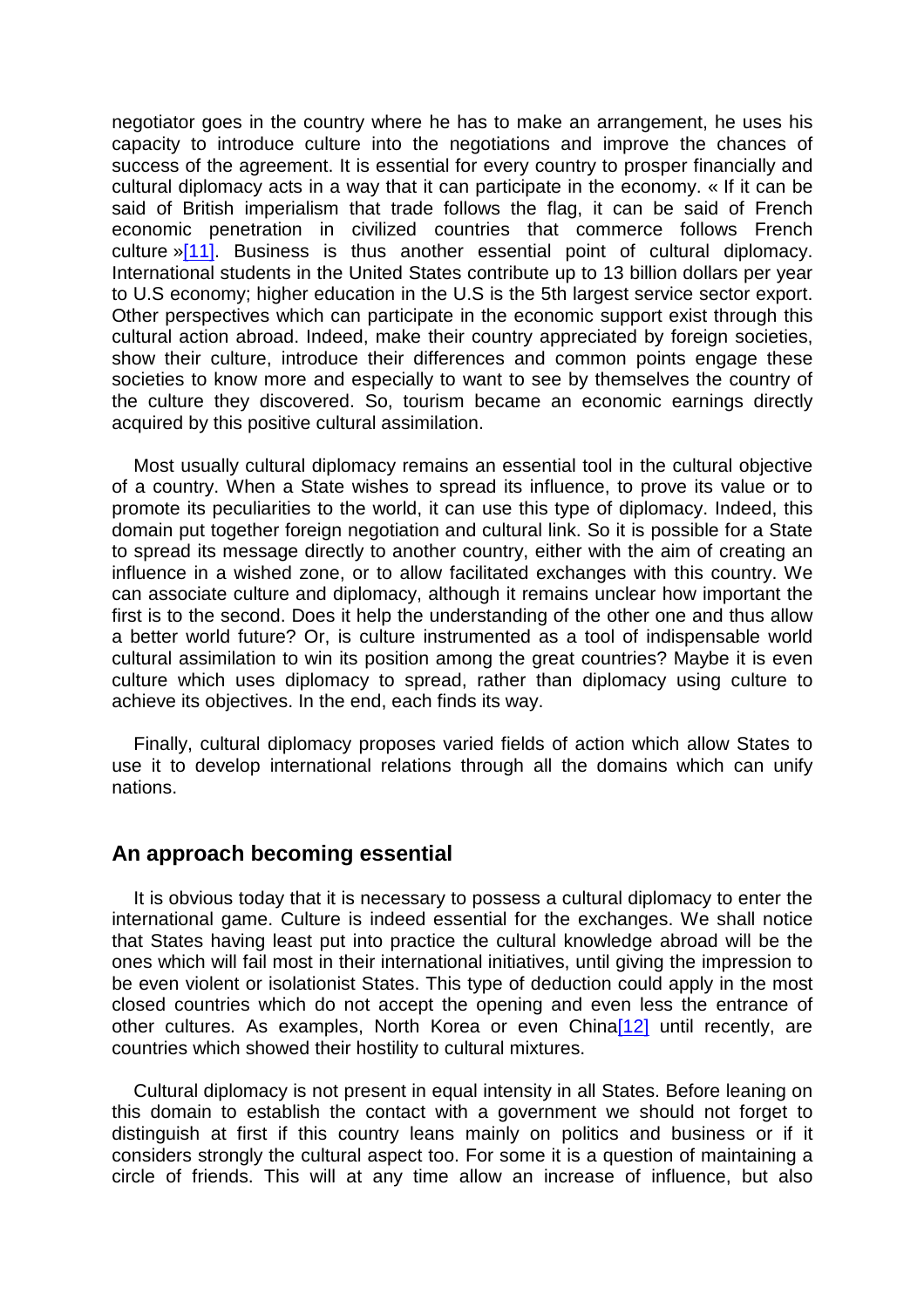guarantee its positions and international peace. Naturally, cultural diplomacy is not the only way for government to create links. Culture is passed on in numerous manners: art, literature, languages, religion... «That is why we can say that all international relations are the base of intercultural relations»[13]. For others, cultural diplomacy played its role when it was necessary to make sensitive public opinion. For example, American intellectuals underwent this influence so that they were made sensitive in the conflicts which took place in Europe and accepted the entrance of the United States in WWII.

Even if politics seems to use culture for strategic purposes, nevertheless cultural diplomacy tries especially to improve the world harmony by helping mutual understanding and by denouncing stereotypes, categorizations and prejudices. States had to realize this fact themselves. Indeed, when cultural diplomacy was used only in a propaganda purpose, with for unique objective to make acceptable a state's political decisions in other countries, this type of diplomacy did not work. On the contrary, when its purpose was to promote cordial agreement and intercultural understanding, it was able to lead to long-lasting and stable cooperation. Finally, culture is capable of crossing the borders itself. Using it for bad reasons in diplomacy cannot lead to positive conclusions. Culture is necessary to understand and be understood, to share, create links and, diplomatically, being sure not to enter a country without knowing the manners and the customs and risk an international incident.

The increase of power of important international organizations such as UNESCO will change the vision of cultural diplomacy. It allows a simplification of negotiations while taking into account the importance of inner and outer culture in international exchanges; to understand each other better and have a dialogue. Therefore, it stops being a tool restricted to the influence and the propaganda on other States.

- [8] Direction générale des relations culturelles, scientifiques et techniques
- [9] Ministère des Affaires étrangères, Secrétariat d'État aux relations culturelles internationales, Relations culturelles internationales : perspective 90, Paris, imprimerie Jacques London, 1990, Page 20.
- [10] « La négociation diplomatique multilatérale peut tenir du théâtre du drame comme du Vaudeville » CLAVEL Jean-Daniel, De la négociation diplomatique multilatérale, Bruxelles-Paris, Ed. Bruylant-L.G.D.J, coll. Axes Essais, 1991, page 11.
- [11] AMAE, Report on France, série Relations culturelles, 1945-47, n°144, p. 1.
- [12] What characterize the Chinese civilization are its age and its traditions which continue since millenniums. But especially, China is a follower of the principle of pure "race" with the Han nationality.
- [13] IRIYE Akira, Entre rayonnement et réciprocité (contribution à l'histoire de la diplomatie culturelle), Paris, Publication de la Sorbonne, 2002, p.184.

<sup>[7]</sup> The Foreign Service Institute (FSI) is the Federal Government's primary training institution for officers and support personnel of the U.S. foreign affairs community, preparing American diplomats and other professionals to advance U.S. foreign affairs interests overseas and in Washington.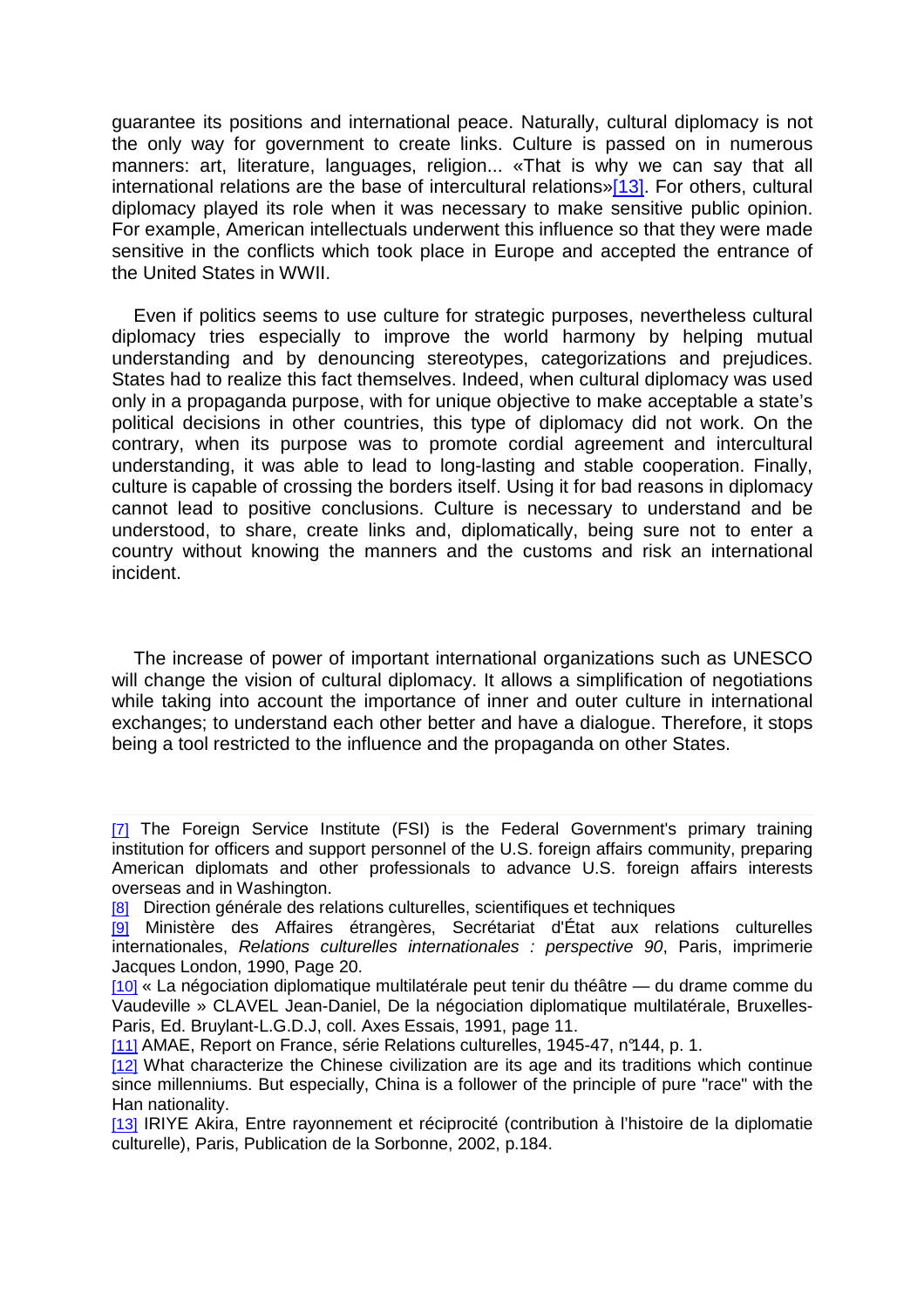# **Evolution de la diplomatie culturelle**

Lorsque nous parlons de diplomatie culturelle, il faut comprendre que ceci reste une notion périlleuse car difficile à déterminer. Il s'agit d'une activité gouvernementale qui tente de contourner les images médiatiques commerciales en s'adressant directement aux populations des sociétés étrangères à un niveau nonpolitique. Il s'agit d'une utilisation par la diplomatie de la culture, comme moyen de parvenir à la compréhension, à l'entente et aux accords désirés. Ceci tout en étant certain de gérer les échanges avec tact et donc, avec la capacité de comprendre ce que la culture voisine attend de nous. Il faut du temps pour en apprécier les résultats, ce qui mène aujourd'hui à son abandon pour des techniques plus politiques et commerciales.

Invention française de la fin du XIX<sup>è</sup> siècle, la diplomatie culturelle reste assez difficile à appréhender car son application a plusieurs objectifs. Il semblerait que ce type d'utilisation de la culture dans les rencontres internationales ait été mis en place lors de la reconnaissance de l'importance des valeurs identitaires, afin d'atteindre une meilleure communication. Toutefois, la diplomatie culturelle rappelle également la volonté d'assimilation culturelle des pays et donc l'utilisation de la culture comme moyen d'influence dans une zone géographique.

### **Mise en place d'un nouveau système diplomatique**

Avant l'emploi généralisé de la diplomatie culturelle, les États ont dû prendre conscience qu'une bonne communication entre les cultures permettait un dialogue constructif. La notion de communication interculturelle a été fondée aux États-Unis avec le « Foreign Service Institute »[1] créé en 1947, qui permet de former les diplomates. Il fut entendu que lorsque deux individus représentaient leur État et souhaitaient parvenir à des accords, la communication était essentielle. Évidemment, cette communication passait d'abord par la compréhension mutuelle et uniquement lorsque les divers protagonistes prévoyaient de prendre en compte leurs attentes respectives. Cette prise de conscience se manifeste après un demi-siècle de guerre. Le Foreign Service Institute s'est rendu compte que le problème de la Seconde Guerre Mondiale résultait sans aucun doute d'une méconnaissance de l'adversaire. Une recherche est alors lancée sur des bases plus novatrice — étude des langues et de la culture étrangère — afin d'améliorer les relations interétatiques.

La diplomatie culturelle prend son essor avec l'arrivée de la Guerre Froide. Elle se transforme en moyen de coopération en plus d'un moyen de diffusion de la culture. La propagande qui en est issue effraie avec la montée en puissance des cultures soviétique et étasunienne. Les pays européens, ayant subit de graves pertes pendant la guerre, se doivent de rivaliser tout en communiquant. La diplomatie devient l'enjeu central de la diffusion d'une culture qui doit étendre son influence, tout en maintenant une stabilité dans les relations internationales nouvelles. La diplomatie culturelle se met en place et prend forme avec l'apparition de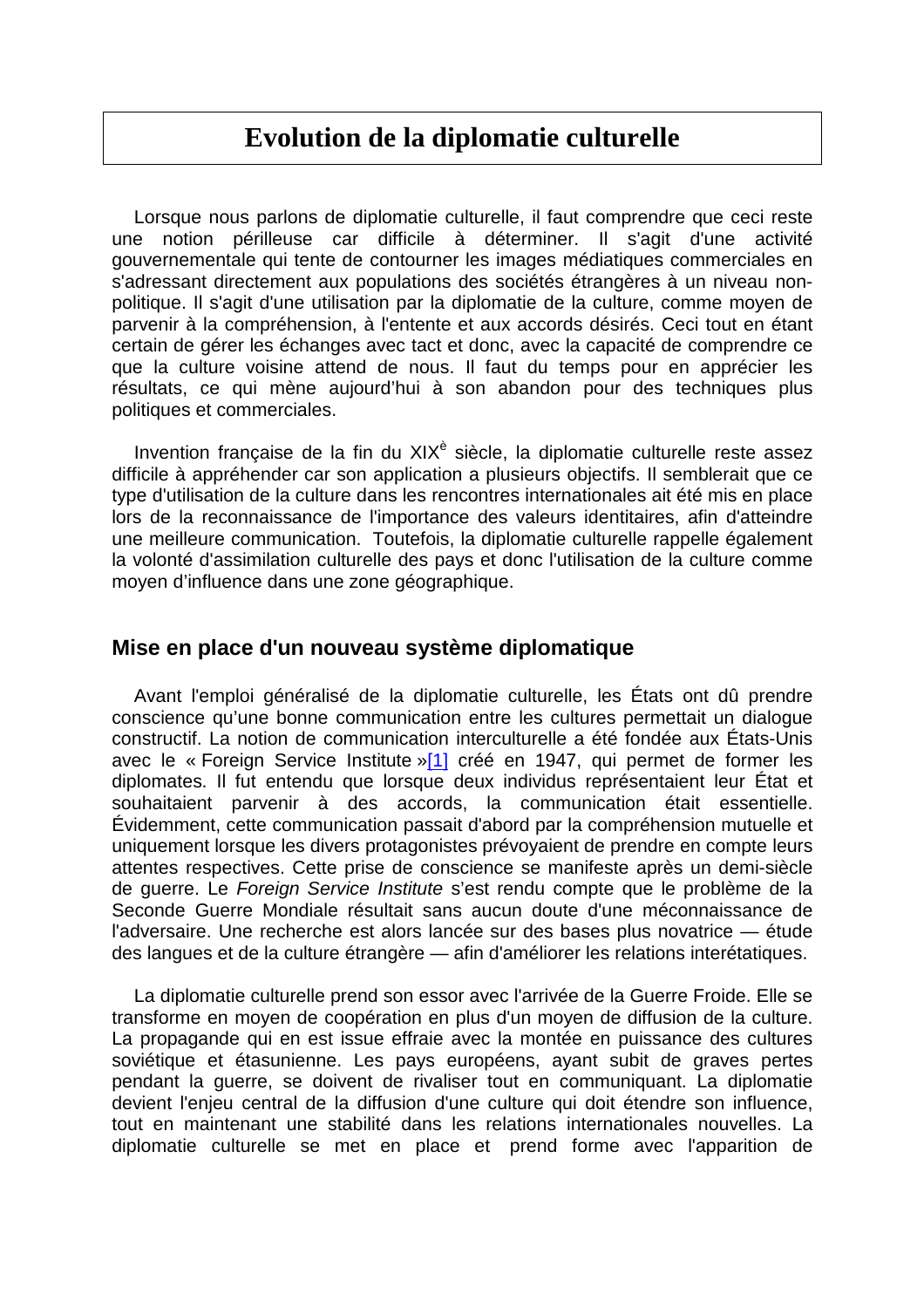l'importance de la culture dans les organismes d'État, les négociations deviennent un moyen d'échange culturel.

La France semble avoir un domaine de diplomatie culturelle privilégié de part le budget important que l'État fournit au Quai d'Orsay, ainsi que la formation spécifique, sélective et prestigieuse qui est offerte aux futurs diplomates et autres acteurs du jeu culturel. A partir des années 1960, la diplomatie culturelle française prend son essor. En 1995, la Direction générale des relations culturelles, scientifiques et techniques est l'instrument principal de ce domaine diplomatique. Elle permet la diffusion du français à travers l'Alliance française, propose des postes diplomatiques prestigieux, possède des Instituts culturels et de sciences sociales et participe à des coopérations techniques, linguistiques, culturelles et scientifiques partout dans le monde. « La diplomatie de la France traduit aussi l'ambition de notre culture »[2] : ce fait se confirmera progressivement avec la transformation de la diplomatie culturelle au fil du temps. D'abord, elle fut un outil de propagande et de rayonnement qui permit une pénétration de la culture française dans les autres États, grâce à des jeux gouvernementaux. Par la suite, elle devint le moyen d'échange et de coopération entre les cultures afin de réaliser un dialogue et de recevoir autant que donner.

La diplomatie culturelle est un nouveau mode d'approche des rencontres internationales, de part son action plus personnelle et humaine. En prenant en compte la culture dans les dialogues interétatiques, les diplomates purent espérer toucher l'assistance et atteindre les buts qu'ils s'étaient fixés. Au final, « la négociation diplomatique multilatérale peut tenir du théâtre — du drame comme du Vaudeville »[3]

### **Les déterminants de la diplomatie culturelle**

Depuis des années, les diplomates s'efforcent de mesurer les déterminants des choix étatiques qui agissent sur les relations internationales. Ceci fut fait de manière pertinente dans les domaines économique, politique, stratégique, mais lorsqu'il s'agit de déterminer les raisons plus personnelles et profondes, il semble que des difficultés s'opposent. Les beaux-arts: l'échange de techniques artistiques entre les pays ; la musique: méthode de communication non-linguistique, elle est comprise partout et par tous; la littérature: traduction des grands classiques ; le cinéma: les films deviennent un outil de communication qui propage les réalités culturelles; l'immigration: aider les personnes entrantes à s'intégrer. Tous ces domaines sont utilisés par la diplomatie culturelle.

La culture dans la diplomatie est un moyen d'influence énorme, car elle part sur des bases plus intimes et permet une approche plus correcte d'un diplomate sur le terrain. Savoir qui est l'autre et lui expliquer qui l'on est, est le seul moyen de faire de la diplomatie avec succès. On ne peut mettre à l' écart aucun moyen d'influence lorsqu'il s'agit d'évoluer sur la scène internationale. Comme tout domaine mettant en jeu des États, la diplomatie culturelle a trois champs d'action devenus des objectifs intéressants pour les pays qui l'utilisent dans leur politique extérieure. Il s'agit des domaines politique, économique et culturel.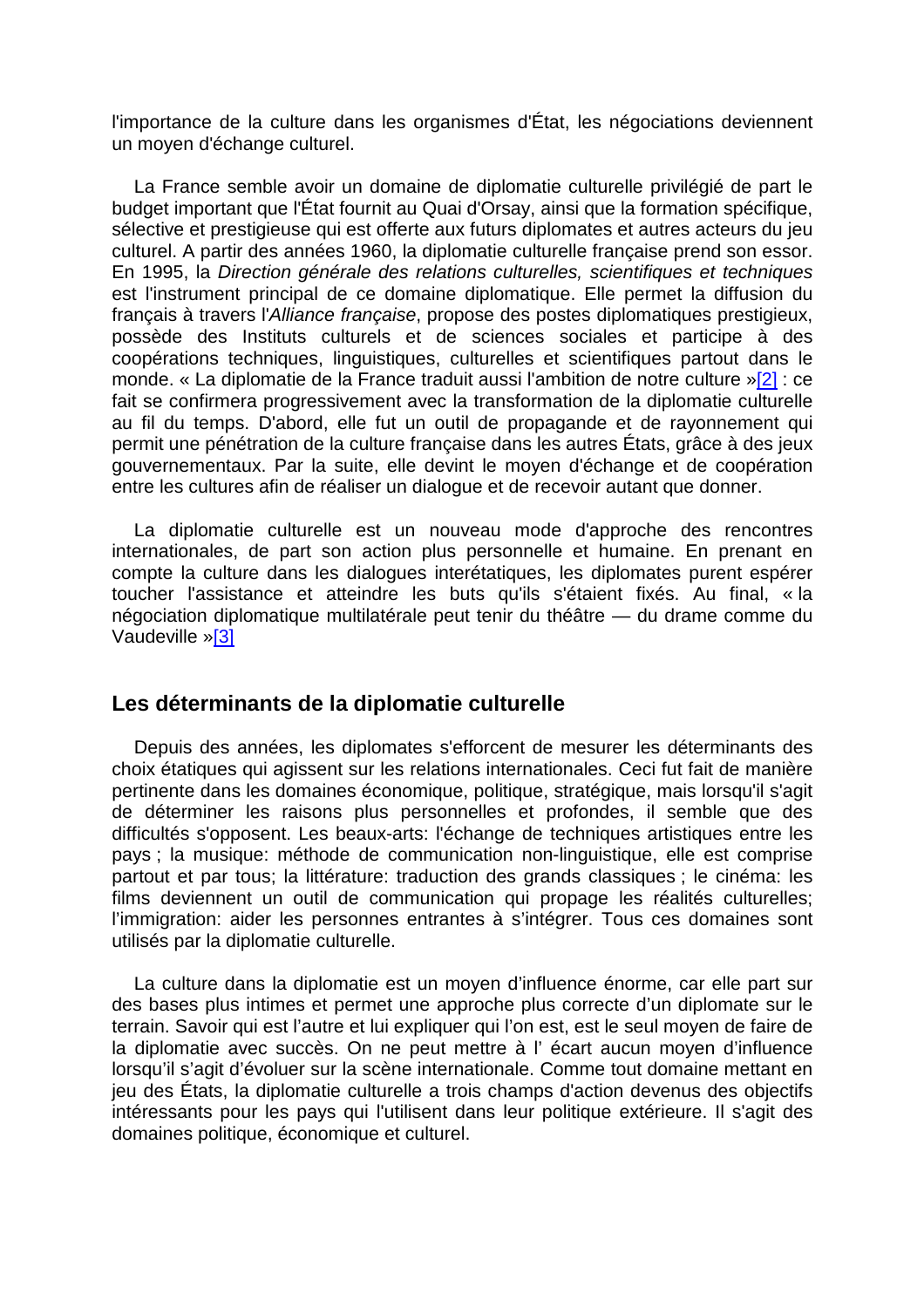Tout d'abord, le politique est une cible de la diplomatie culturelle facilement discernable. En effet, quoi que les deux domaines soient dissociables en tant que tel, le premier se sert du second pour des objectifs purement gouvernementaux. Afin de permettre de conclure des accords, la diplomatie culturelle peut intervenir avec succès et atteindre l'effet souhaité par le gouvernement.

Ensuite, ce même phénomène s'applique sur le plan économique. Des transactions concernant des échanges commerciaux peuvent être réglées sur la base d'intervention culturelle. Lorsqu'un négociateur se rend dans le pays où il doit effectuer un arrangement, il utilise sa capacité à faire entrer le culturel dans les négociations pour permettre d'améliorer les chances de succès de l'accord. Il est essentiel pour chaque pays de prospérer financièrement et la diplomatie culturelle agit de telle manière qu'elle peut participer à l'économie. « If it can be said of British imperialism that trade follows the flag, it can be said of French economic penetration in civilized countries that commerce follows French culture  $\sqrt{4}$ . Le commerce est donc un autre point essentiel de la diplomatie culturelle, il est le reflet de la culture française. Les étudiants étrangers aux États-Unis contribuent à hauteur de 13 milliards de dollars par an à l'économie américaine; l'enseignement supérieur aux États-Unis est le 5ème secteur d'exportation de services. Il existe à travers cette action culturelle extérieure des perspectives autres qui peuvent participer à l'aide économique. En effet, faire apprécier son pays à une société étrangère, lui montrer sa culture, lui faire connaître ses différences et points communs, c'est aussi engager cette société à en savoir plus et surtout à vouloir voir par elle-même le lieu de vie de cette culture qu'elle apprend à connaître. Ainsi, le tourisme est devenu un gain économique directement tiré de ce rayonnement culturel positif.

Le plus couramment la diplomatie culturelle reste l'outil essentiel dans l'objectif culturel d'un pays. Lorsqu'un État souhaite étendre son influence, faire connaître sa valeur ou promouvoir ses particularités dans le monde, il peut utiliser ce type de diplomatie. En effet, ce domaine regroupe la négociation extérieure et le lien culturel, c'est à dire, les spécificités propres à chaque individu. Ainsi est-il possible à l'État de faire passer son message directement auprès du autre pays, soit dans le but de créer une influence dans une zone souhaitée, soit pour permettre des échanges facilités avec ce pays. Nous pouvons associer culture et diplomatie même si nous ignorons encore quelle importance le premier a pour le second. Cependant, ceci s'inscrit dans une problématique de puissance, la culture est utilisée par la diplomatie. Est-elle une aide à la compréhension de l'autre et donc à un meilleur avenir mondial ? Ou bien la culture est-elle instrumentalisée comme outil de rayonnement culturel mondial indispensable pour gagner sa place parmi les grands ? Peut-être est-ce même la culture qui utilise la diplomatie pour se répandre, plutôt que la diplomatie qui utilise la culture pour arriver à ses fins. Au final, chacun y trouve son compte.

La diplomatie culturelle propose donc des champs d'actions variés qui permettent aux États de l'utiliser pour faire évoluer les relations internationales à travers tous les domaines pouvant unifier les nations.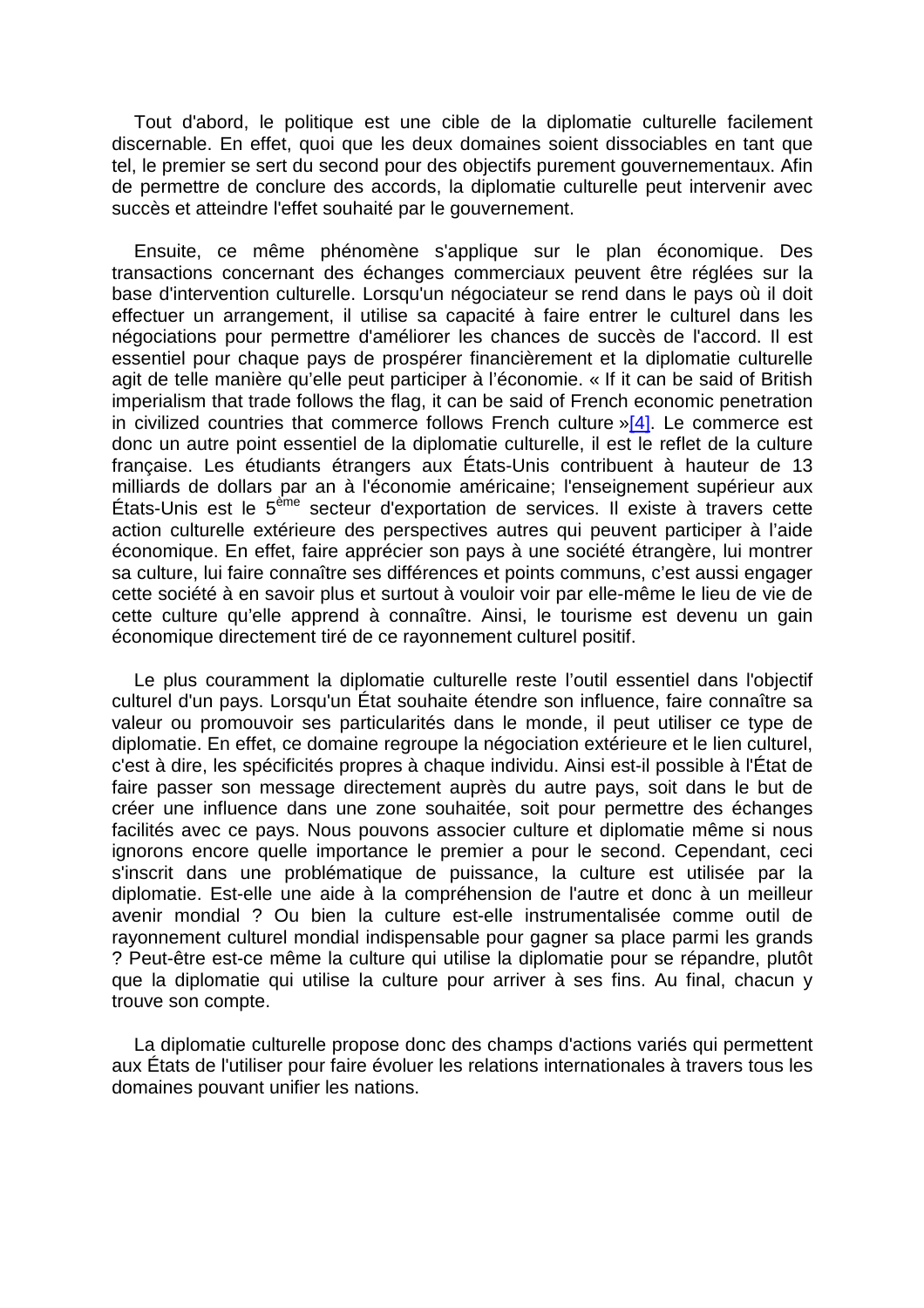### **Une approche devenue primordiale**

Il est évident aujourd'hui que pour entrer dans le jeu international il est nécessaire de se doter d'une diplomatie culturelle, ou du moins d'un domaine d'action culturel. La culture est en effet essentielle pour les échanges. Nous remarquerons que les États ayant le moins mis en pratique la connaissance culturelle extérieure, seront ceux qui échoueront le plus dans leurs démarches internationales, jusqu'à donner l'impression d'être des États isolationnistes ou même violents. Ce type de raisonnement pourrait s'appliquer dans les pays les plus fermés qui n'acceptent pas l'ouverture et encore moins la venue d'autres cultures. Comme exemples, la Corée du Nord ou même la Chine<sup>[5]</sup> encore assez récemment, sont des pays qui ont montré leur hostilité aux mélanges culturels.

La diplomatie culturelle n'est pas présente à égale intensité pour tous les États. Avant de s'appuyer sur ce domaine pour établir le contact avec un gouvernement il ne faut pas oublier de distinguer de prime abord si ce pays s'appuie principalement sur le politique et le commercial ou si lui aussi prend fortement en considération l'aspect culturel. Pour certains il s'agit d'entretenir un cercle d'amis tel un carnet. Ceci permettra à tout moment d'augmenter son influence mais aussi de garantir ses positions et la paix internationale. Bien entendu, la diplomatie culturelle n'est pas le seul moyen pour les sociétés de créer des liens. La culture se transmet de nombreuses manières : art, œuvre littéraire, langue, religion... « C'est pourquoi on peut dire que toutes relations internationales sont à la base des relations interculturelles »[6]. Pour d'autres, la diplomatie culturelle a joué son rôle lorsqu'il a fallu sensibiliser l'opinion publique. Par exemple, les intellectuels américains ont subi cette influence de telle manière qu'ils ont été sensibilisés aux conflits qui se déroulaient en Europe et ont accepté l'entrée des États-Unis dans la Seconde Guerre mondiale.

Même si la politique semble utiliser la culture à des fins stratégiques, il n'empêche que la diplomatie culturelle cherche surtout à améliorer l'entente mondiale en aidant à la compréhension mutuelle et en dénonçant les stéréotypes, les aprioris et les préjugés. Les États ont dû faire ce constat d'eux-mêmes. En effet, lorsque la diplomatie culturelle n'était utilisée que dans un but de propagande, avec pour objectif unique de rendre acceptable dans les autres pays les décisions politiques d'un État, ce type de diplomatie n'a pas fonctionné. Au contraire, lorsque son but à été de promouvoir l'entente cordiale et la compréhension interculturelle, cela a pu mener à des amitiés durables et stables. Finalement, la culture est capable de traverser les frontières d'elle-même. L'utiliser pour de mauvaises raisons en politique ne peut mener à des conclusions positives. La culture est nécessaire pour comprendre et se faire comprendre, partager, créer des liens et, diplomatiquement, être sûr de ne pas arriver dans un pays sans en connaître les usages et les coutumes et risquer l'incident diplomatique.

La montée en puissance de grands organismes non gouvernementaux tels que L'UNESCO changera la vision de la diplomatie culturelle. Elle permet de faciliter les négociations tout en prenant en compte l'importance de la culture intérieure et extérieure dans les échanges internationaux, afin de mieux se comprendre et